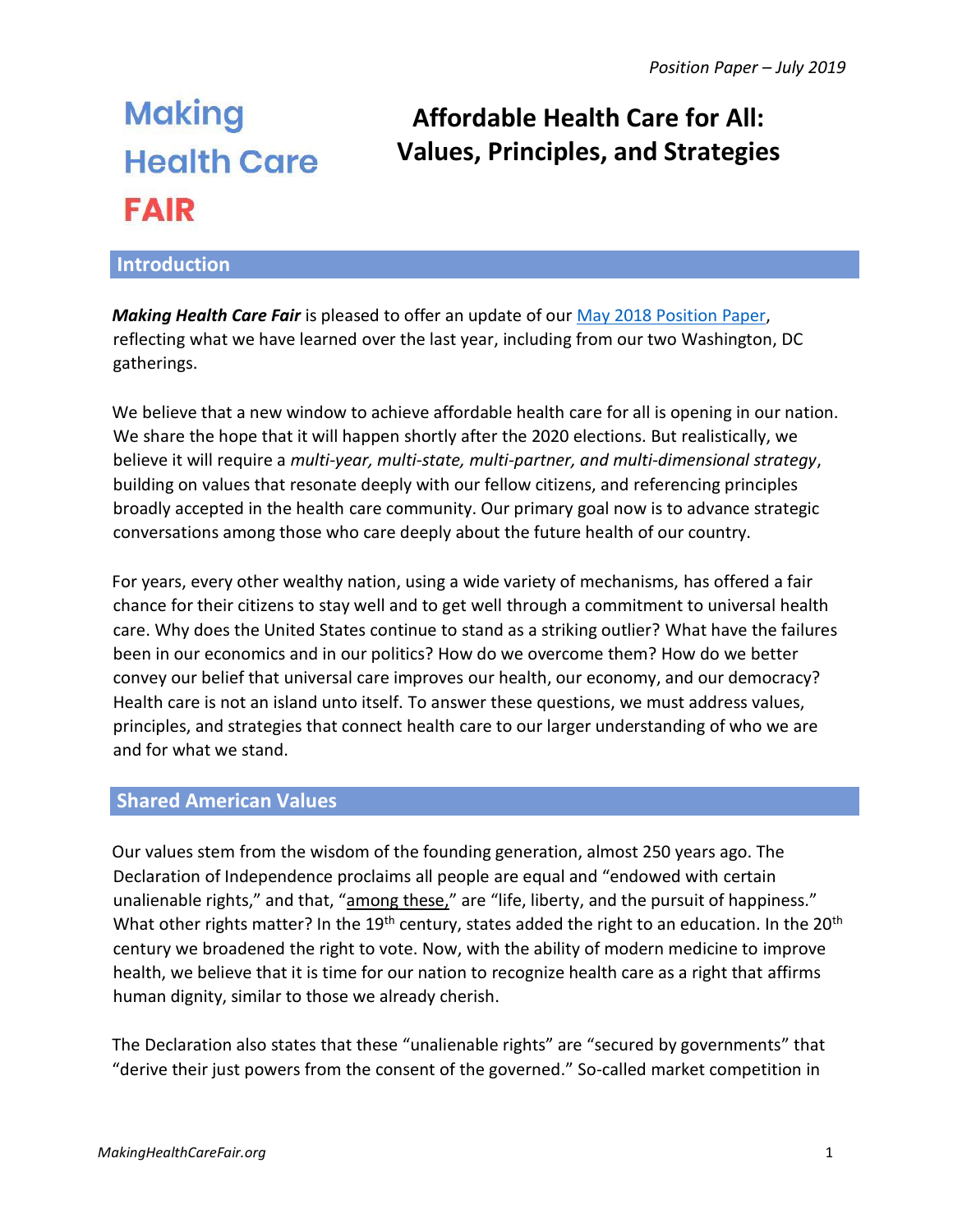health care that is focused on dollars alone does not meet this end. Only governments of the people, by the people, and for the people can assure that all are served fairly.

#### **Five Health Care Principles**

Grounded in our shared American values of liberty, equality, justice, and democracy, we propose five inextricably intertwined principles for building a health care system that serves all.

- 1. **Universal health care** that is comprehensive, personalized, based on evidence, and accessible.
- 2. **Affordability** for both individuals and society.
- 3. **Improving population health** as a national priority
- 4. **Health equity** to reverse historic disinvestment.
- 5. **Flexibility** for communities and states, while honoring these principles.

# *Universal Health Care*

Life isn't fair, and neither is illness. Everyone requires care to maintain or treat their health. A welldesigned health system can make the treatment of disease fairer and more evenhanded. In our nation, the primary cause of unfairness in health care has been our failure to commit to [universality.](https://www.makinghealthcarefair.org/universality) Universality is a promise that all people will be helped solely according to their clinical need, not who they are or how much they can pay. This promise has been a commitment of the healing professions for centuries, but has never been consistently kept, and its failure is felt deeply, by the millions of Americans who are uninsured and underinsured. Additionally, it affects all through higher health care spending on fragmented and often too-late care, rather than investing in early, preventive care for everyone.

# *Affordability*

Since the 1980s, the dollars spent on health care services have risen much faster in the United States than in other developed countries, while life-expectancy has risen more slowly, and is now lower than in many other wealthy nations. The excessive cost of services causes delays in care and needless suffering for the tens of millions of uninsured and underinsured. But even those with good insurance indirectly feel the burden of unreasonable prices through our premiums and taxes. Any argument that righting the wrongs of American health care would require *more* money — rather than *less* money — cannot be squared with these facts. We now spend more and get less. That cannot continue.

# *Improving Population Health*

The delivery of standard medical services is a relatively small factor in determining the health and wellbeing of our [population,](https://www.makinghealthcarefair.org/population-health) yet it accounts for an enormous percentage of our national income. While traditional clinical services prolong, improve, and comfort individual patients' lives, preventive services contribute more to a population's overall health. "Upstream" interventions —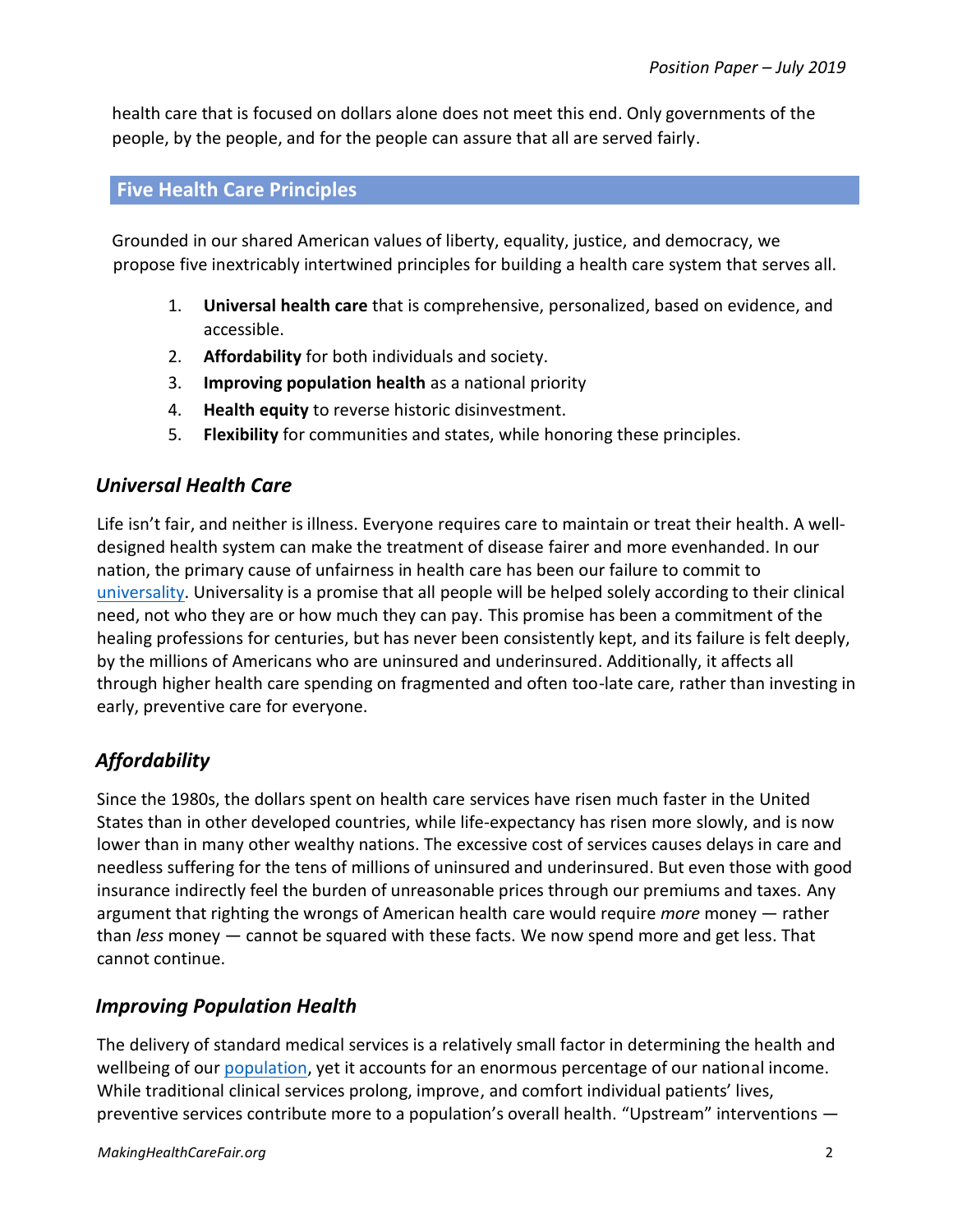improving nutrition, education, housing, and workplaces, broadening opportunities for living wage employment, regular exercise and addiction recovery, and reducing exposures to toxins, abuse, and violence — make "downstream" traditional medical interventions less needed.

# *Equity*

We see daily significant health disparities among groups in America. These disparities are the result of historical and ongoing disinvestment in a variety of services, including health care, for many communities. As our nation comes to the realization that health care spending is excessive and maldistributed, we need to address these health inequities and strive to attain the highest level of health for all people.

# *Flexibility*

Universality does not mean, nor require, uniformity, at the individual or community levels. States, communities, and practices need the flexibility to innovate and to meet special needs. Within reasonable parameters, individuals should have choices regarding their doctor and setting of care. Some may be concerned that flexibility can lead to a race to the bottom, in the opposite direction from our principles. We disagree. Health policies can give states and communities the flexibility to innovate and meet unique needs while assuring that the principles of universality, affordability, equity, and a focus on population health are respected.

#### **Strategy: putting values and principles into practice**

America's complex, confusing, fragmented, and administratively contentious system needs **fundamental** reform, not tinkering around the edges. It prioritizes money over people. To change it to prioritize people over money, we must create strategies that are multi-year, multidimensional, multi-partner, and multi-state.

*Multi-year.* No transformational reform will be enacted before the 2020 elections. This is the time to deepen people's understandings of the causes of their health care payment and access problems and to advocate for the principle of affordable universality. After the election of leaders committed to principled reform is the time to debate how to turn the principles into practice.

*Multi-dimensional.* Health care is just one of many areas of unfairness in America. Too many Americans struggle financially - with low incomes, little savings, and economic insecurity. Ill health is caused by physical factors like bacteria, psychological factors like stress, and social factors like poor housing and food. How we pay for health care adds financial insult to physical and mental injury. Everyone believes in fairness. Views of what is and isn't fair change over time. Ultimately they are codified in law. Effective democracies enact laws that help their whole population. Ironically, America's failure thus far to create any form of universal care is a striking symptom of our own democracy's ill health.